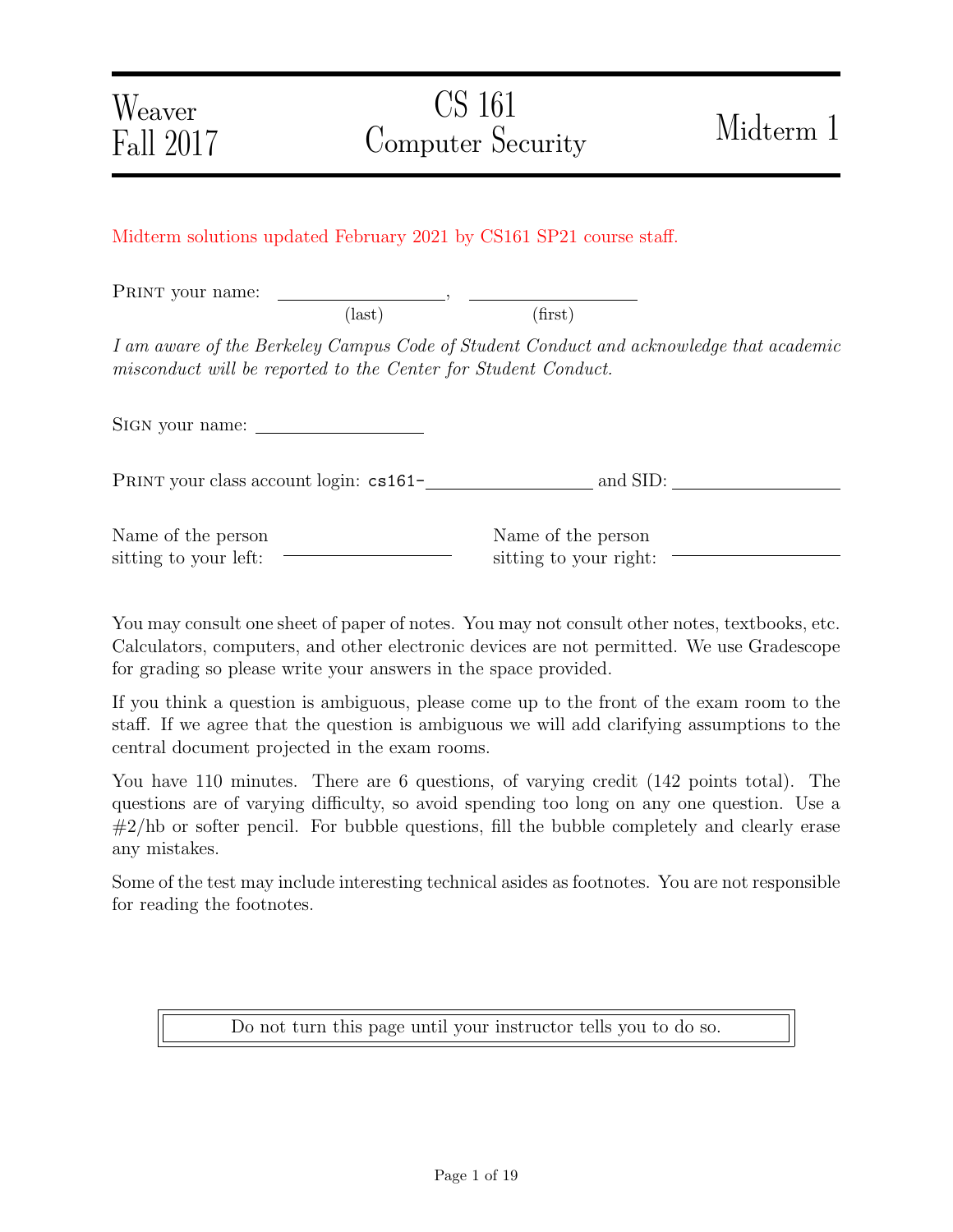# Problem 1 *Multiple Guess* (36 points)

- (a) (4 points) You are writing some encryption routines. In it you reuse a nonce in a block cipher. Which are true? (Mark all which apply.)
	- If using CTR mode, you lose all confidentiality against a known plaintext attack.
	- If using CTR mode, you lose all confidentiality against a chose ciphertext attack.
	- Nick's spirit will reach out from your monitor and club you over the head for needlessly writing cryptographic code.
- If using CFB mode, you lose IND-CPA
- If using CFB mode, you lose all confidentiality against a known plaintext attack.
- If using CBC mode, you lose IND-CPA
- If using ECB mode, you never had IND-CPA to lose

Solution: Recall that deterministic schemes are not IND-CPA secure. If the nonce/IV is reused, CFB and CBC mode both become deterministic, so you lose IND-CPA security.

ECB mode is deterministic regardless (there's no nonce  $\rm IV$ ), so you never had IND-CPA security to lose.

Nick's spirit is well-known on this issue–as stressed in lecture repeatedly, you should not write your own cryptography.

Known plaintext attacks and chosen ciphertext attacks are out of scope as of spring 2021.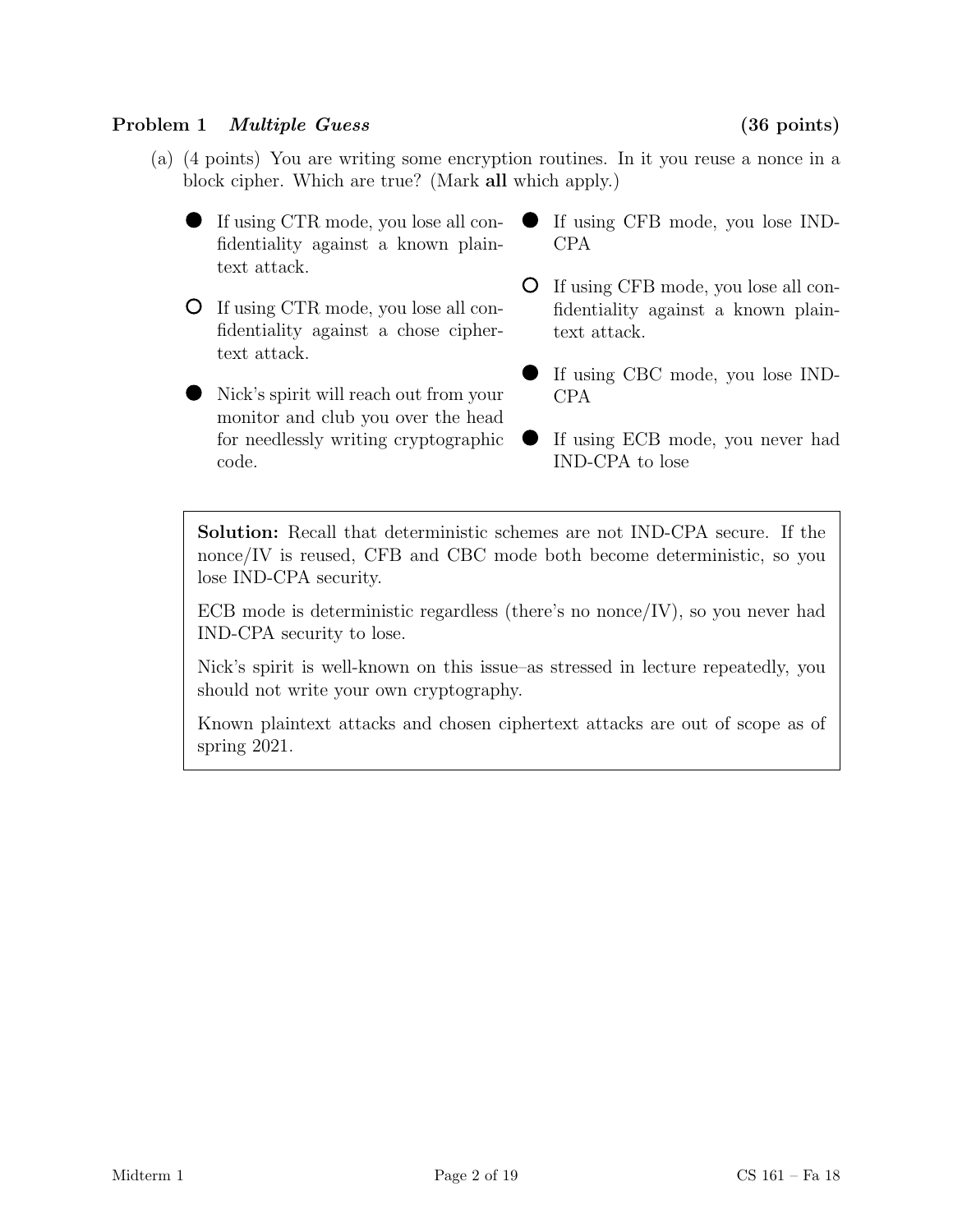- (b) (8 points) Mark all true statements:
	- Stack canaries can not protect against all stack overflow attacks
	- A format-string vulnerability can overwrite a saved return address even when stack canaries are enabled
	- A one time pad is impractical because you can never reuse a one time pad
	- ALSR, stack canaries, and NX all combined are insufficient to prevent exploitation of all stack overflow attacks
- RSA is only believed to be secure, there is no actual proof
- HMAC does not leak information about the message if the underlying hash is secure.
- Authentication implicitly also provides data integrity
- Salting a password does not prevent offline brute force attacks
- Failing to salt stored passwords ususally indicates programmer negligence

Solution: Left column, top to bottom:

True. Consider a stack overflow that only overwrites local variables. Stack canaries won't protect against this exploit.

True. Format string vulnerabilities can write to arbitrary locations in memory, essentially writing "around" the stack canary.

True. Recall that one-time pads lose all security if you reuse the key. This means that to send an  $n$ -bit message with one-time pad, you would need to first send an *n*-bit key...but if you've found a way to send an *n*-bit key securely, you could have just sent the message directly. Thus one-time pads are impractical.

True. Again, consider the overflow that only overwrites local variables. Stack canaries, ASLR, and NX combined won't protect against this exploit.

Right column, top to bottom:

True. There's no formal proof that RSA is secure. However, since no one in the security community has been able to break RSA in all the years since its introduction, we assume that it's secure.

True. Secure cryptographic hashes can't be reversed (given the hash output, it's hard to find what input produced that hash), so HMAC does not leak information about the message.

True. Authentication means you are sure that the message came from the original sender. This also implies that nobody has tampered with the message, i.e. the data has integrity.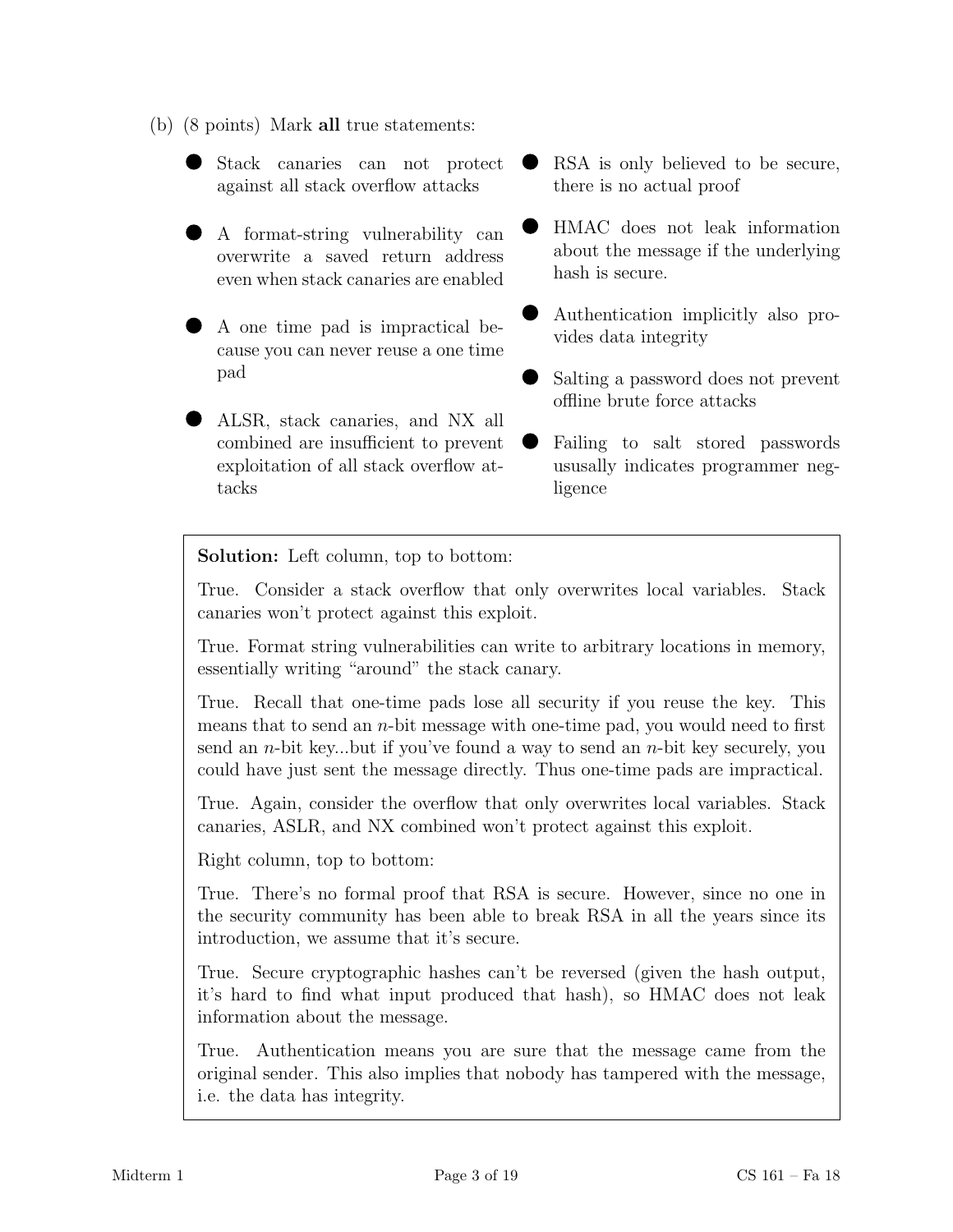True. Salting makes brute-force attacks harder, because the attacker has to run a separate brute-force attack for each user, but an attacker can still hash an entire dictionary of passwords with the salt attached (e.g. H(password123  $\parallel$  salt),  $H(password1234 \mid salt)$ , etc.) and see which password produces a matching hash.

True. Storing passwords without a salt probably means someone has written their own crypto, which indicates programmer negligence.

(c) (4 points) You have multiple independent detectors in series so that if any detector triggers you will notice the intruder. Which are true? (Mark all which apply.)

You are employing *defense in depth*.  $\bullet$  Your false positive rate will increase.

Your false negative rate will decrease.

Your false positive rate will decrease.

Solution: This is a defense in depth approach because an attacker needs to defeat both detectors in order to carry out an attack.

If you alert when either detector alerts, then you expect to be alerting more often in general. Alerting more often causes fewer false negatives (failing to alert when there's an attack) but more false positives (alerting when there's no attack).

- (d) (4 points) You have a non-executable stack and heap. Which are true? (Mark all which apply.)
	- An attacker can write code into An attacker can use Return Oriented  $\bullet$ memory to execute. Programming
	- Buffer overflows are no longer exploitable
- Format-String vulnerabilities may  $\bullet$ still be exploitable

Solution: Left column, top to bottom:

False. Any data the attacker writes into memory will be marked non-executable.

False. Consider overwriting local variables. Non-executable stack and heap doesn't prevent this exploit.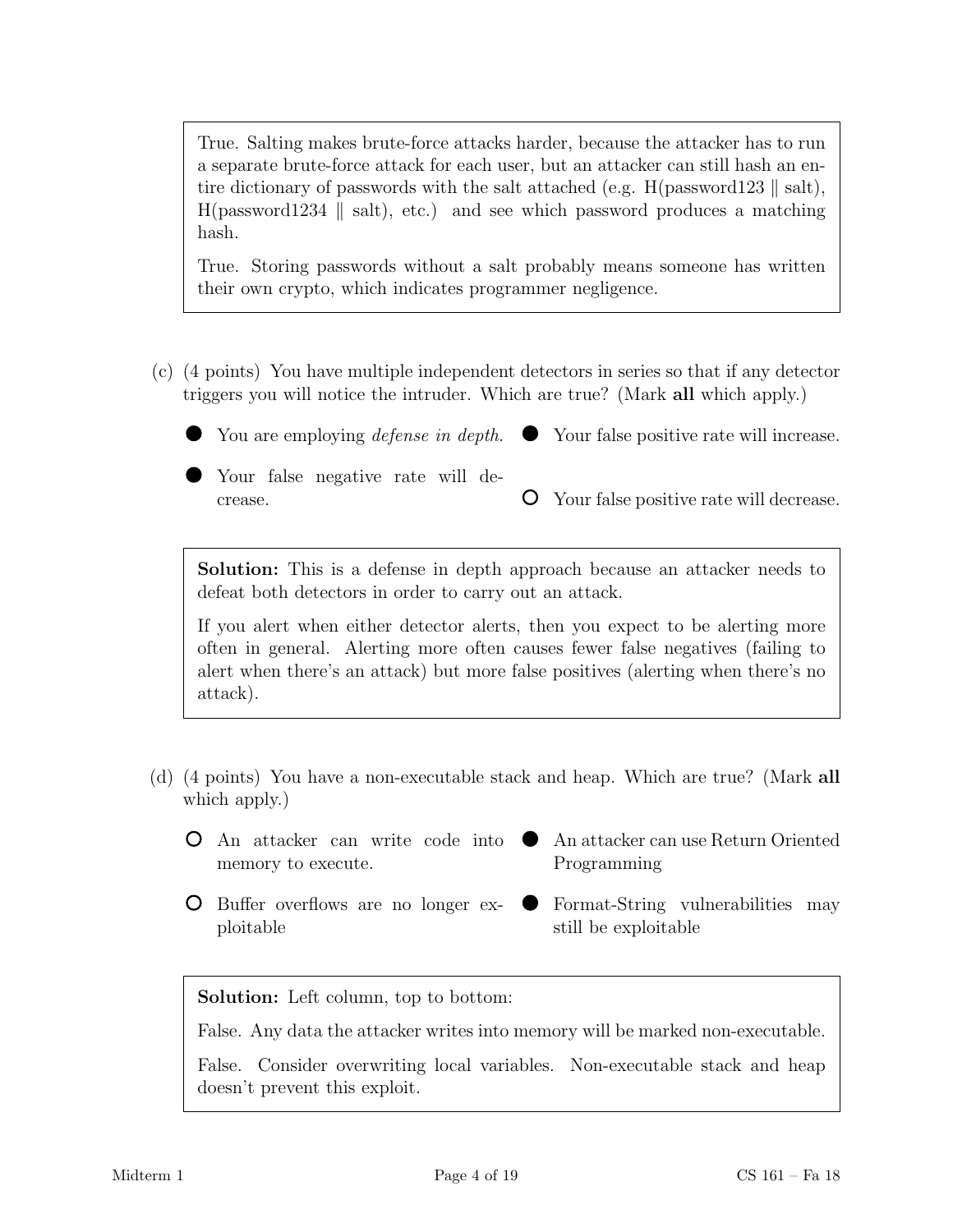Right column, top to bottom:

True. Return-oriented programming (ROP) executes fragments of code (gadgets) that are already in memory.

True. Format-string vulnerabilities don't require executing any code on the stack or heap. For example, consider writing  $\frac{\sqrt{x}}{x} \frac{\sqrt{x}}{x}$  as input to leak memory on the stack.

- (e) (4 points) Which are true about RSA encryption? (Mark all which apply.)
	- RSA encryption without padding is  $\circ$  RSA encryption provides integrity IND-CPA
	- Padding involves simply adding 0s RSA signatures provide integrity  $\bullet$

Solution: Left column, top to bottom:

False. RSA encryption without padding is deterministic, and deterministic schemes are not IND-CPA.

False. Padding in RSA encryption introduces randomness to avoid deterministic output. (It should not be confused with padding in symmetric schemes.)

Right column:

By definition, signatures provide integrity, but encryption doesn't.

(f) (4 points) Which of the following modes provides a guarentee of IND-CPA when properly used? (Mark all which apply.)



Solution: ECB is deterministic, so it doesn't provide IND-CPA security.

As shown in lecture, CBC and CTR mode provide IND-CPA security if used correctly (random, unpredictable IVs/nonces). One-time pads provide IND-CPA security if the key (pad) is never reused.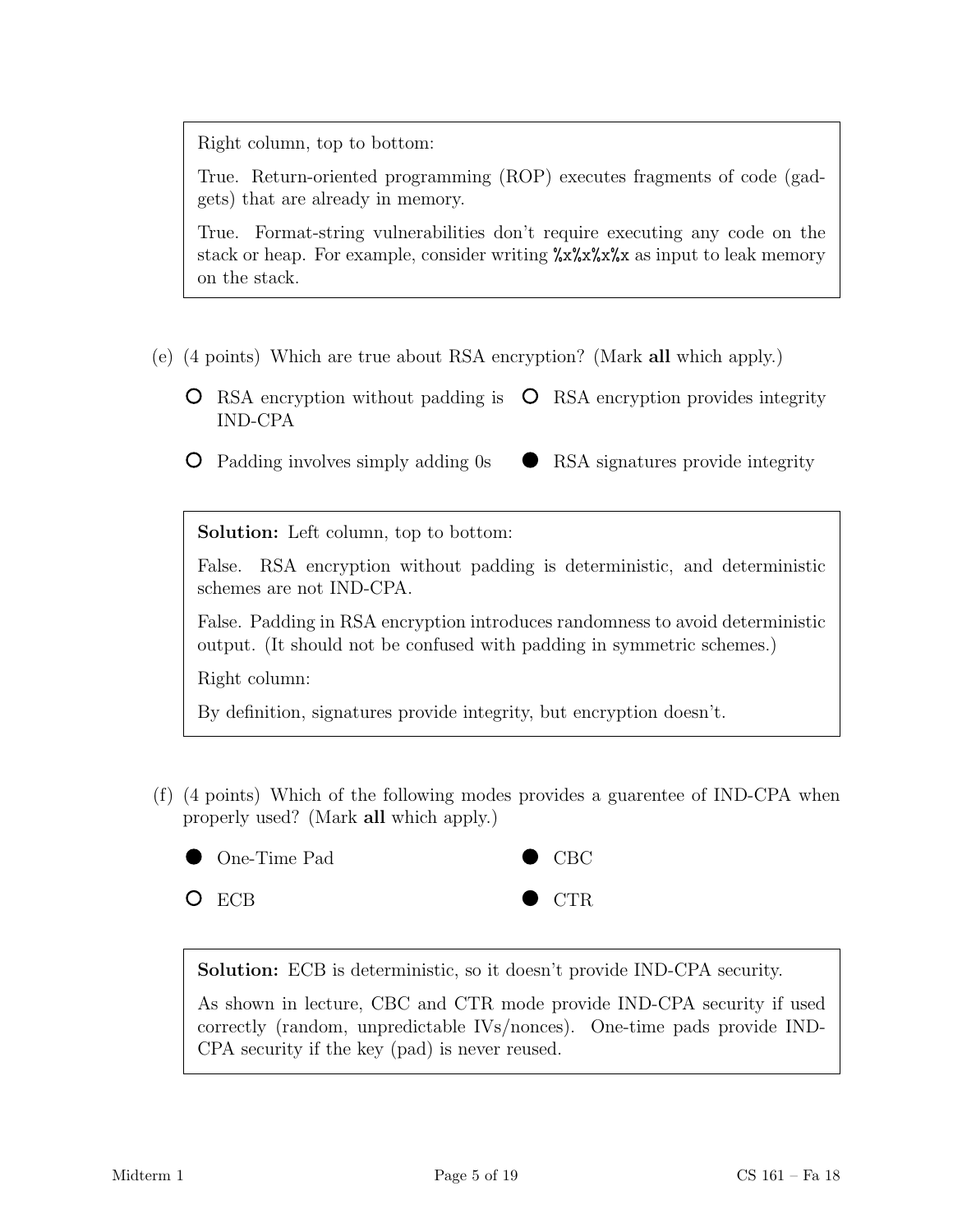(g) (4 points) Which of the following modes provides an integrity guarente? (Mark all which apply.)

| <b>O</b> One-Time Pad | $O$ CBC |
|-----------------------|---------|
| $O$ ECB               | $O$ CTR |

Solution: All of these are encryption schemes, which only provide confidentiality. They do not provide any protection against an attacker who tampers with the message.

(h) (4 points) Which of the following make offline dictionary attacks harder? (Mark all which apply.)



Faster hash functions



Having users select high entropy passwords

Solution: Slower hashes make dictionary attacks harder because the attacker must spend more time on each guess.

Faster hashes make dictionary attacks easier, not harder, because the attacker can spend less time on each guess.

Salting makes dictionary attacks harder, because it forces the attacker to perform one dictionary attack per user (instead of one dictionary attack for all users).

Users selecting high-entropy passwords makes it harder for the attacker to guess their password. The attacker will have to try a larger dictionary, which makes the dictionary attack harder.

(i) (0 points) I am "Outis"?

Yes No

Solution: Some mysteries will always be.

Just-for-fun/attendance question. No relevant course content here.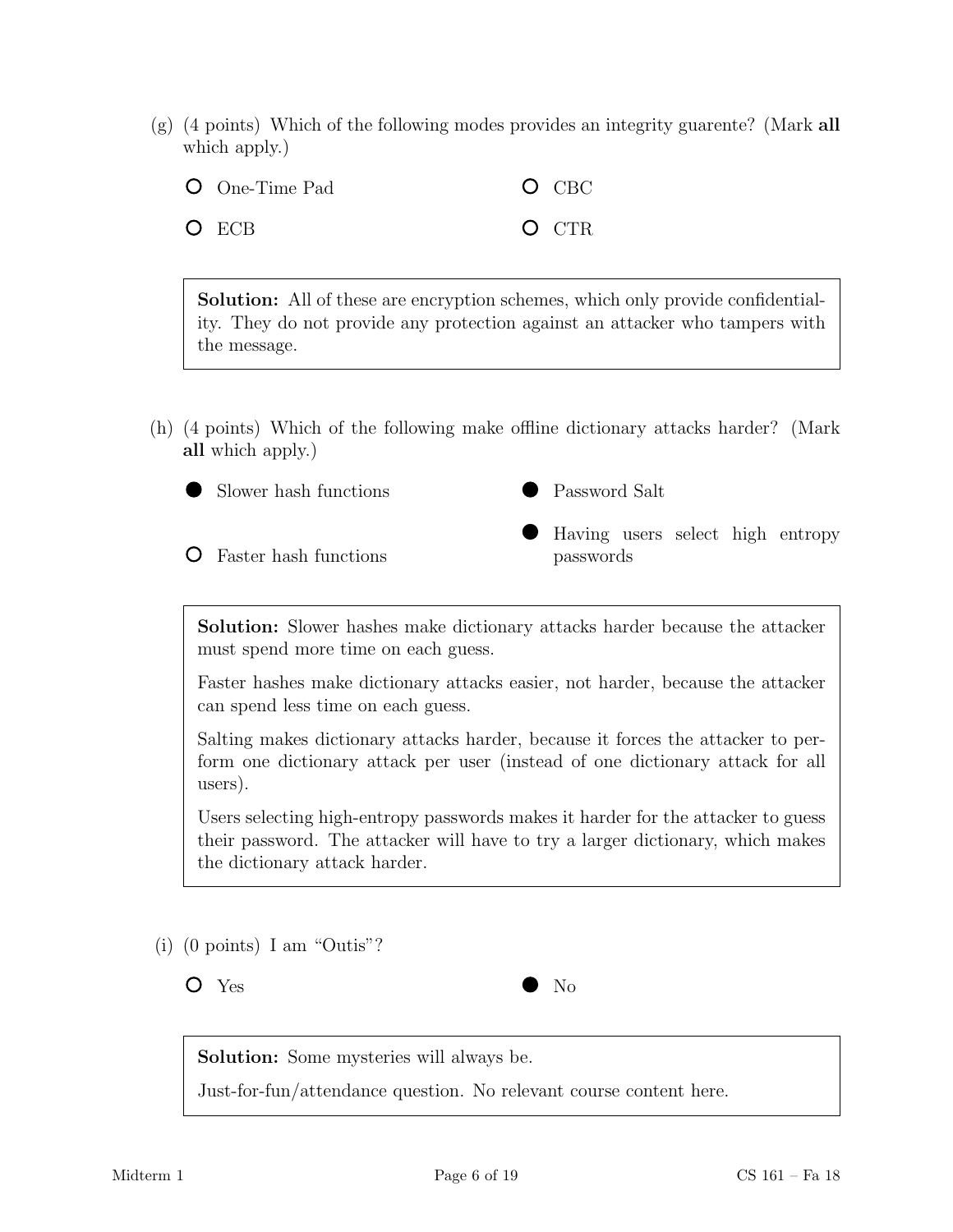Problem 2 A Random Attempt at a Random Number Generator (16 points) Consider the following pseudo-code for a pRNG which has Seed, Generate, and Reseed functions. Generate generates 32b values, and the LameRNG uses two cryptographic primitives, a SecureHash (which produces a 256b value), and SecureEncrypt $(M, \text{key})$ , a secure block cipher operating on 32b blocks and which uses a 256b key

```
State = \{ \text{key}, \text{ctr} \}Seed (entropy) {
   Key = SecureHash(entropy)
   ctr = 0}
Generate() {
   Return SecureEncrypt(ctr++, key)
}
Reseed(entropy) {
   Key = SecureHash(entropy)
```

```
}
```
(a) (4 points) Assume that the attacker doesn't know the key and it is well seeded with entropy. Will generate() produce values that an attacker can't predict (appear random to the attacker) for at least the first 10 outputs?

Solution: Yes. Without knowing the key, the attacker can't predict the output of the secure block cipher.

Note that the block cipher is deterministic, but this doesn't help the attacker, because the counter is being incremented each time the block cipher is called, so the same input is never passed into the block cipher twice.

(b) (4 points) How many times can generate be called before it begins to repeat?

**Solution:**  $2^{32}$ . The block cipher operates on 32-bit blocks, so there are  $2^{32}$ possible values of the counter. Once all possible counter values have been used, they will start to repeat, and since the block cipher is deterministic, using the same counter twice will result in repeated output.

(c) (4 points) Does this algorithm provide rollback resistance?

Solution: No. If the attacker compromises the internal state (key and counter), they can compute previous pRNG outputs. (Specifically, they calculate SecureEndrypt(ctr, key), decrementing ctr to deduce past output.)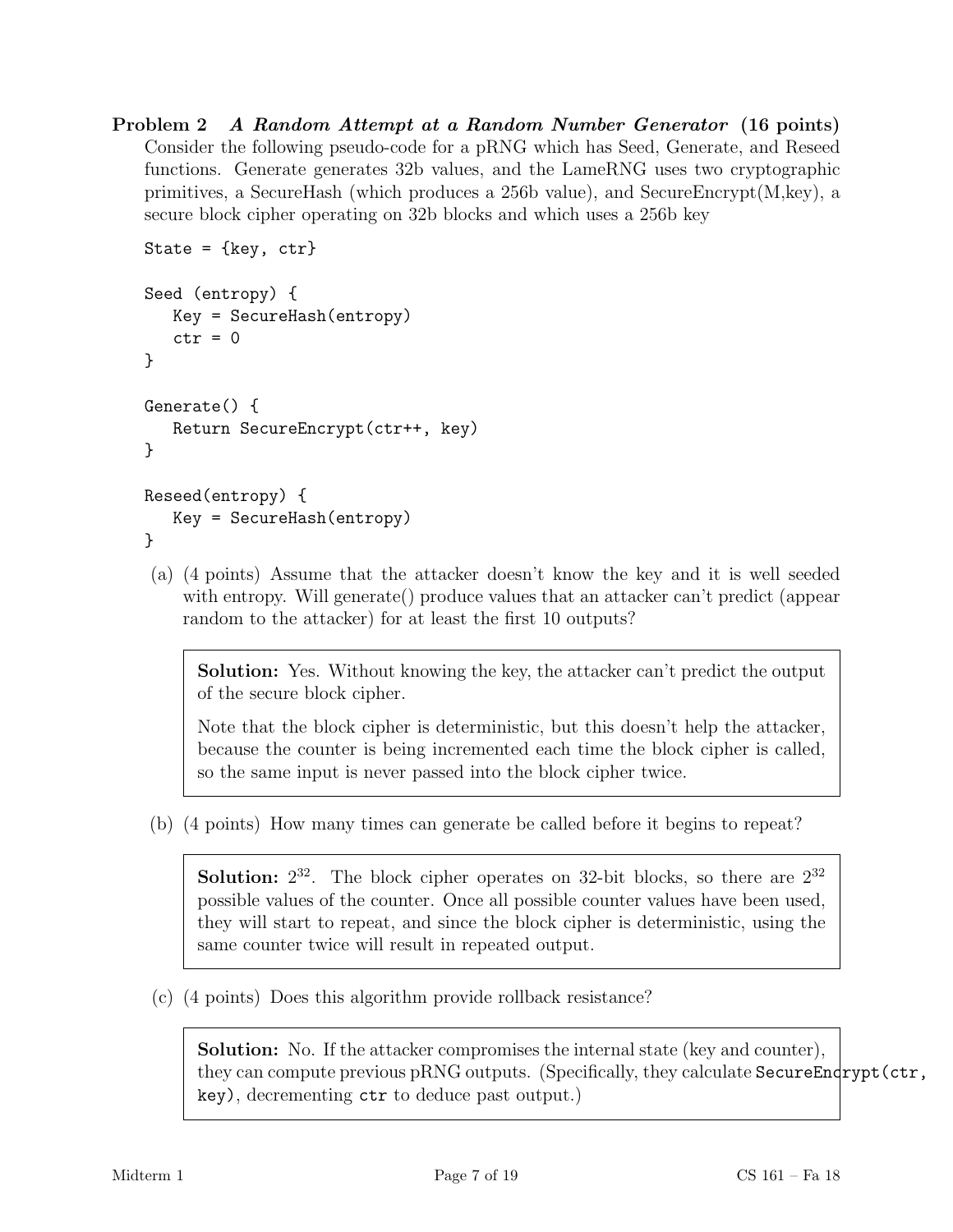(d) (4 points) There is a bug in Reseed(). Fix it:

```
Solution: Key = SecureHash(entropy \parallel key)
```
Reseed should preserve the existing entropy in the pRNG's current state. The broken implementation resets key to only depend on the new entropy supplied in Reseed. The fixed implementation makes the new state (key) dependent on both the previous state (the old key) and the new entropy supplied.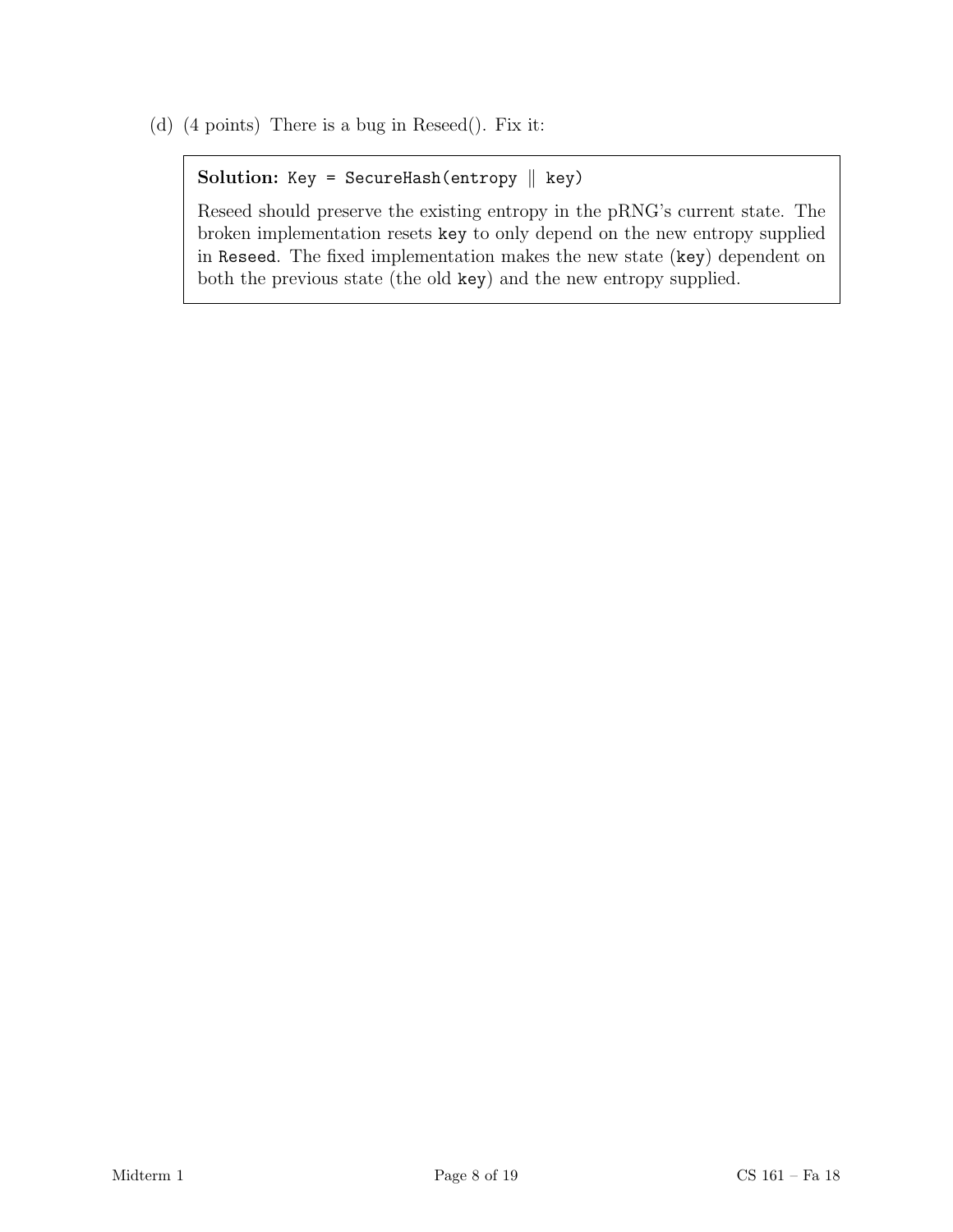# Problem 3 Lets Make a Hash of Things (20 points)

Consider the following small python program designed to select 10 "random" lines from a file and print those out. The time.time() function is assumed to be super-precise, measuring current time with nanosecond resolution, so that if you call it multiple times you will get different values each time. As a reminder % is the old-school python string format operation, and Nick is a bit Old Skool when it comes to Python (so "%s-%i" % ("foo", 32) will return the string "foo-32"), and digest() outputs the sha256 hash of the string as a 32 byte array which, for the comparison operators  $\langle$  and  $\rangle$ , is simply a 256b number.

```
1 \#! / \text{usr/bin/env} python
 2
 3 import has hlib, sys, time
 4
 5 hashes = \{\}6
 7 for line in sys.stdin:
 8 for x in range (10):
 9 \text{tmp} = \sqrt[15]{6} - \frac{\sqrt{6}}{1} " \% (line, x)
10 h = h as hlib . sha 256 \, (\text{tmp}) . digest ()
11 if x not in hashes or hashes [x][0] > h:
12 hashes [x] = (h, \text{ line})13
14 for x in range (10):
15 print hashes x \mid 1
```
For all the following questions consider it operating on a sample input file consisting of 100 unique and random lines, 99 of which appear only once and one which appears 10,000 times.

(a) (4 points) When this program selects 10 random lines, can it ever select the same line multiple times? Why or why not?

Solution: Yes it can. Each of the 10 runs is independent.

First, let's describe what this program is doing in English.

- 1. Takes every line of the file and concatenate 0 to the end of the line.
- 2. Hash every line (with 0 concatenated).
- 3. Output the line (and its hash) that resulted in the highest hash.
- 4. Repeat the above steps 9 times, concatenating a different digit (1 to 9) each time instead of 0.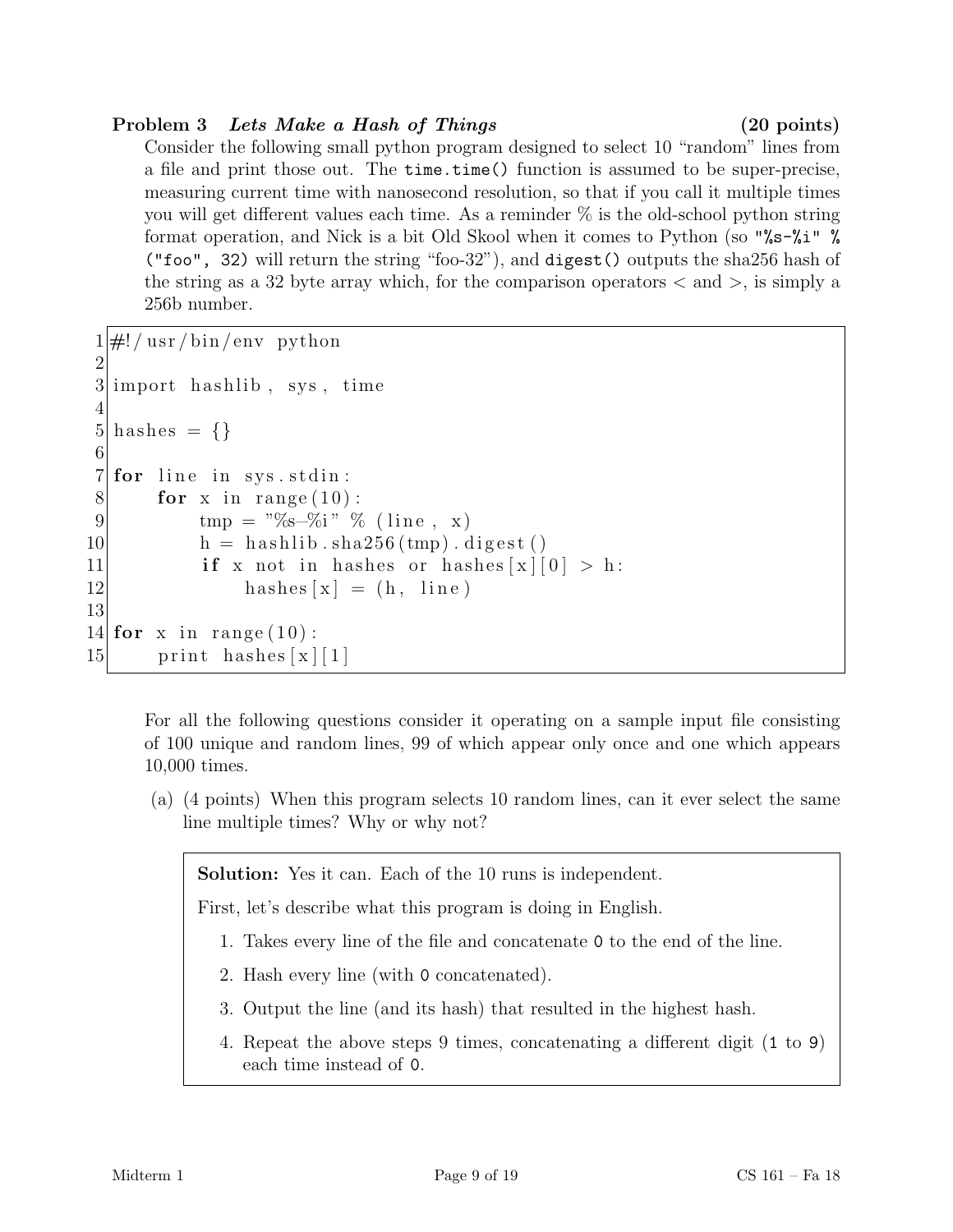Note that the output of a hash is effectively unpredictable, so for each of the 10 repetitions of steps 1-3, we are effectively choosing one random line from the file. If we change just one digit at the end of the line (the digit we concatenated), the hash output will be totally different, so each of the 10 repetitions is effectively independent.

In other words, it's possible that  $\langle$ Line 1> || 0 hashes to a higher value than  $\leq$  Line n> || 0 for all other n. At the same time, it's possible that you repeat this process and see that  $\text{Line 1} > || 1$  hashes to a higher value than  $\text{Line}$  $n > \| 1$  for all other n. Thus you would output Line 1 twice.

(b) (4 points) What is the probability that the first output is the line which repeats 10,000 times?

# Solution: 1 in 100

As described in the previous part, the first output is the result of performing steps 1-3 with 0 concatenated.

Because hashes are deterministic, hashing the same input 10,000 times results in the same output 10,000 times. This means when you hash every line (with 0 concatenated), you will get 100 distinct hash outputs, because there are 100 distinct inputs. (In other words, the line repeated 10,000 times results in the same hash output 10,000 times.)

From these 100 distinct hash outputs, we select the highest hash. This is effectively a random choice–each hash could be selected with equal probability.

Thus the probability that we choose the hash that was repeated is 1 in 100.

Note that since we are choosing the highest distinct hash, there is no advantage that one of the hashes appeared multiple times. For example, consider a box with slips labeled 1, 2, 2, 2, 3, 4, 5. If you're choosing the slip with the highest hash, it doesn't matter that 2 appears multiple times. You're choosing between  $H(1)$ ,  $H(2)$ ,  $H(3)$ ,  $H(4)$ , and  $H(5)$  (the only distinct values after hashing), each with equal probability to be the highest value.

(c) (4 points) What is the probability that the first output is the line which repeats 10,000 times, if line 9 is changed to  $tmp = "\&s-\&s"$   $\%$  (line, time.time())?

Solution: 10,000 out of 10,099. Since now it is random but not unique.

Because of the modification, the first output is now generated by hashing all 10,099 lines of the file, with a different random salt on each line, and picking the line that resulted in the highest hash value.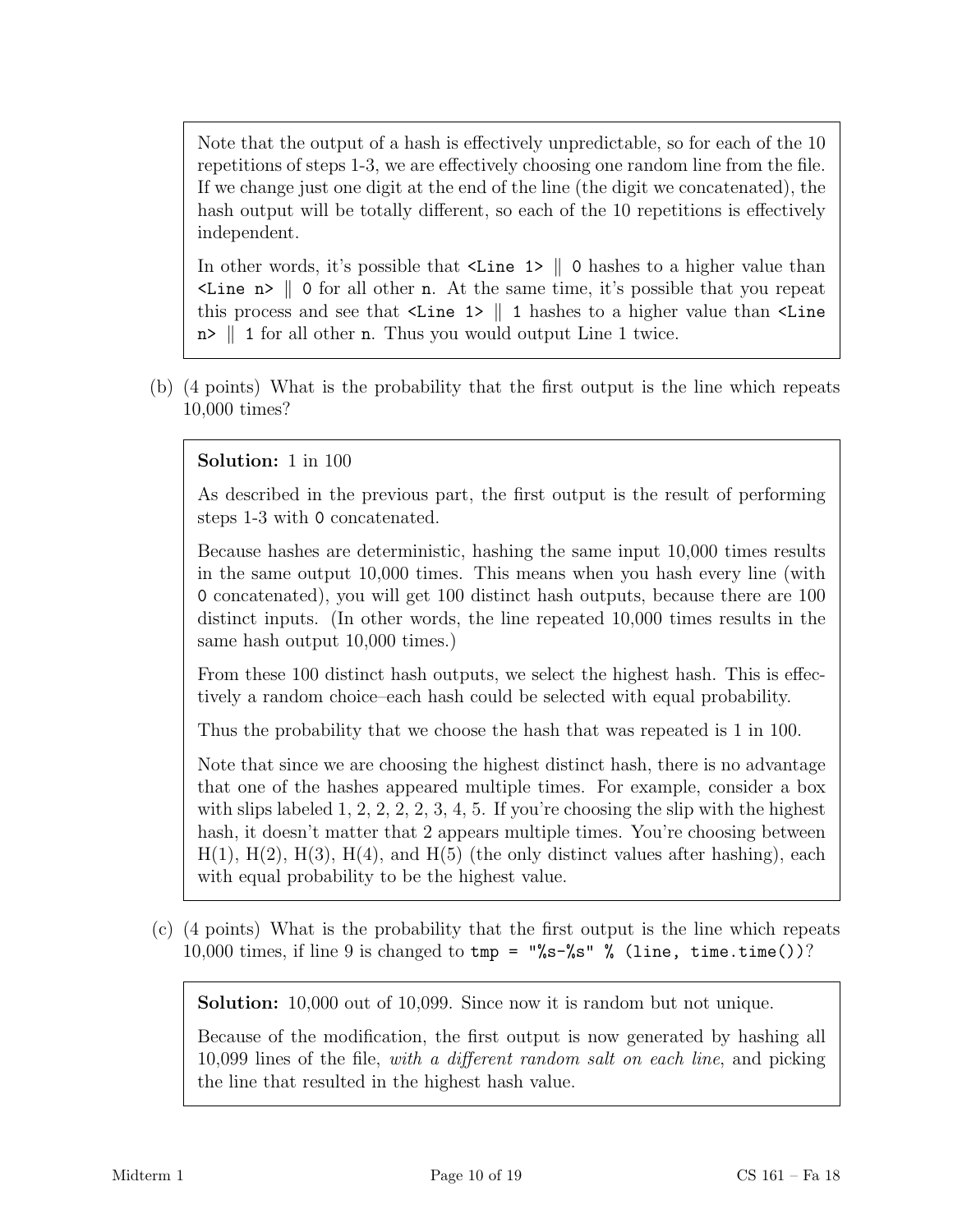Because of the random salt, the hashes are different for every single line, even the repeated lines, so you're effectively picking one line from the file uniformly at random.

There are  $10,000+99=10,099$  lines, and  $10,000$  of them are the repeated line, so the probability of choosing the repeated line if you pick any line at random is 10,000 out of 10,099.

(d) (4 points) Consider a version which changes line 11 to if x not in hashes or hashes [x][0]  $\lt$  h:. Both the original program and this version are run on an input file containing 100 distinct lines. What is the probability that both versions output the same first line?

Solution: 0. Guaranteed different.

In the original program, to get the first output, you hash all lines of the file (concatenated with 0) and output the line that resulted in the highest hash value.

In the modified program, to get the first output, you again hash all lines of the file (concatenated with 0) and output the line that resulted in the lowest hash value.

Since there are at least 2 (actually 100) distinct lines in the file, you're guaranteed to have at least two different hash values. One program is outputting the maximum, and the other is outputting the minimum, so they are guaranteed to be different.

(e) (4 points) Consider a version which changes line 9 to  $\text{tmp} = \frac{\sqrt{1-\%s}}{\sqrt{5}}$  (x, line) Both the original program and this version are run on an input file containing 100 distinct lines. What is the probability that both versions output the same first line?

Solution: 1 in 100.

In the original program, to get the first output, you hash all lines of the file (concatenated with 0) and output the line that resulted in the highest hash value.

In the modified program, to get the first output, you hash all lines of the file (prepended with 0) and output the line that resulted in the highest hash value.

In both programs, you are choosing one line effectively at random from the set of all 100 distinct lines. The two programs are independent, because the difference in hash input (prepending vs. concatenating) will cause completely different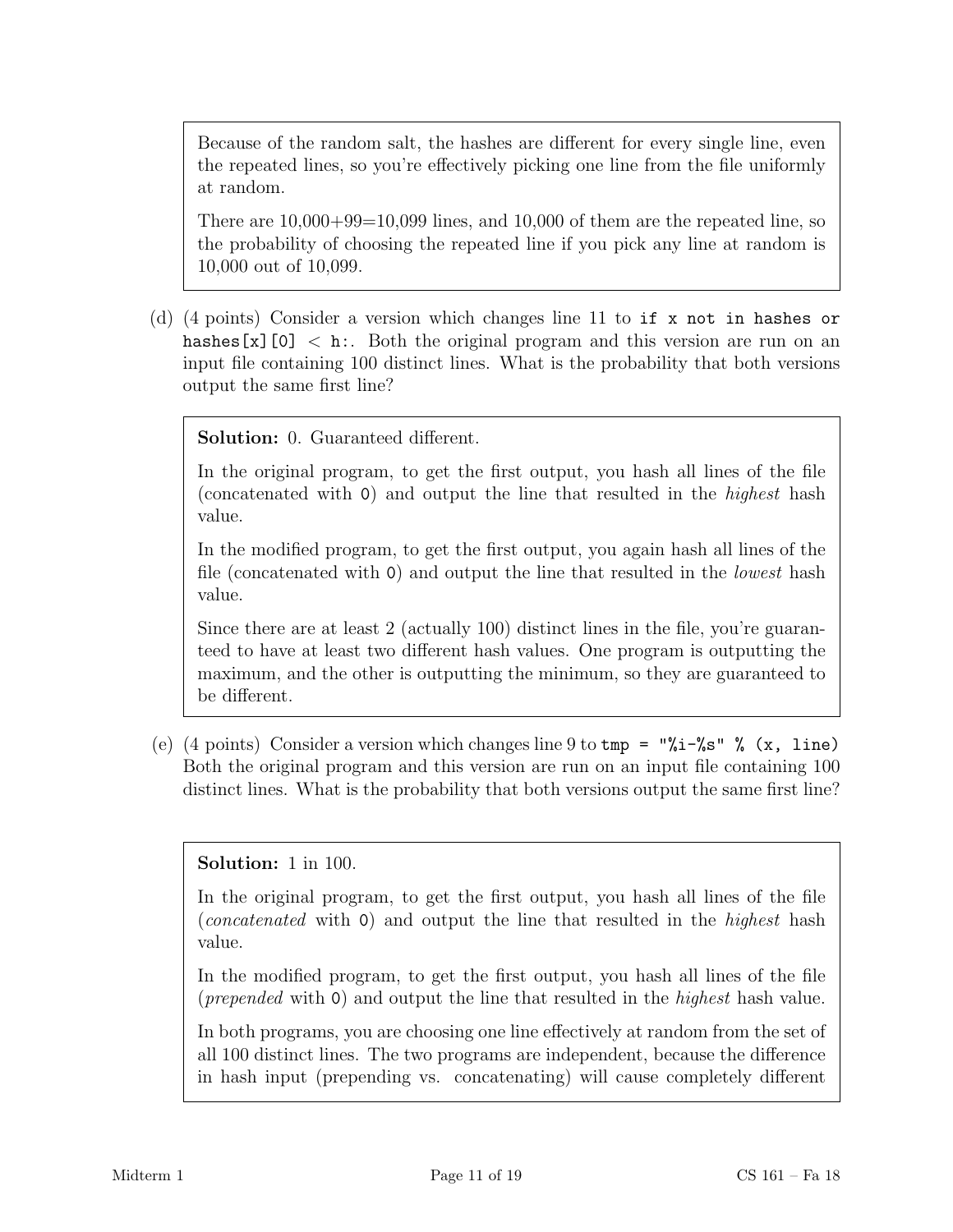hash outputs. Thus the probability that you choose the same line twice is 1 in 100.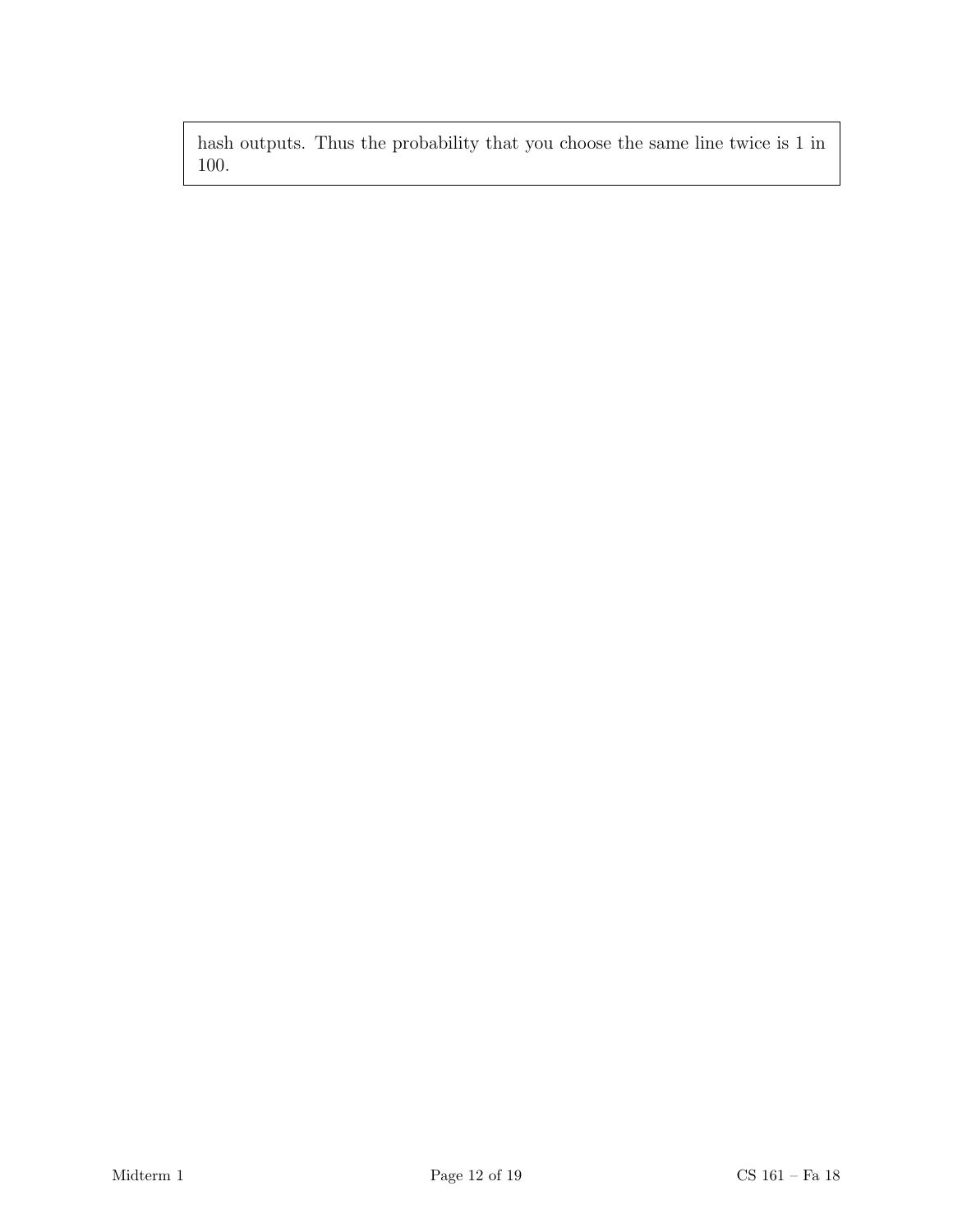## Problem 4 Reasoning About Memory Safety (20 points)

The following code takes two strings as arguments and returns a pointer to a new string that represents their concatenation:

```
1 | char * concat(char s1[], char s2[], int n)2 \mid \{3 int i, j;
4 int len = strlen(s1) + n;5 char * s;
6 \mid s = \text{malloc}(\text{len});7 if (!s) return NULL;
8 for ( i =0; s1 [ i ] != ' \0 ' ; ++i )
9 s[i] = s1[i];10 for (j=0; s2 [j] := ' \ 0; \ \&\&\ j < n; ++j)11 s[i+j] = s2[j];12 s[i+j] = ' \ 0';13 return s;
14 }
```
The function is intended to take two strings and return a new string representing their concatenation of the first string with the first n characters of the second string. If a problem occurs, the function's expected behavior is undefined.

(a) For the three statements assigning array elements, write down Requires predicates that must hold to make the assignments memory-safe:

```
1. /* "Requires" for line 9:
       * s1 != NULL && s != NULL && i >= 0 &&
       * i < size(s1) && i < size(s) [same as i < n]
       */
      s[i] = s1[i];2. /* "Requires" for line 11:
       * s2 != NULL and s != NULL && j >= 0 && i+j >= 0 &&
       * j < size(s2) && i+j < size(s)
       */
      s[i+j] = s2[j];3. /* "Requires" for line 12:
       * s != NULL && i+j >= 0 && i+j < size(s)
       *
       */
      s[i+j] = '0';
```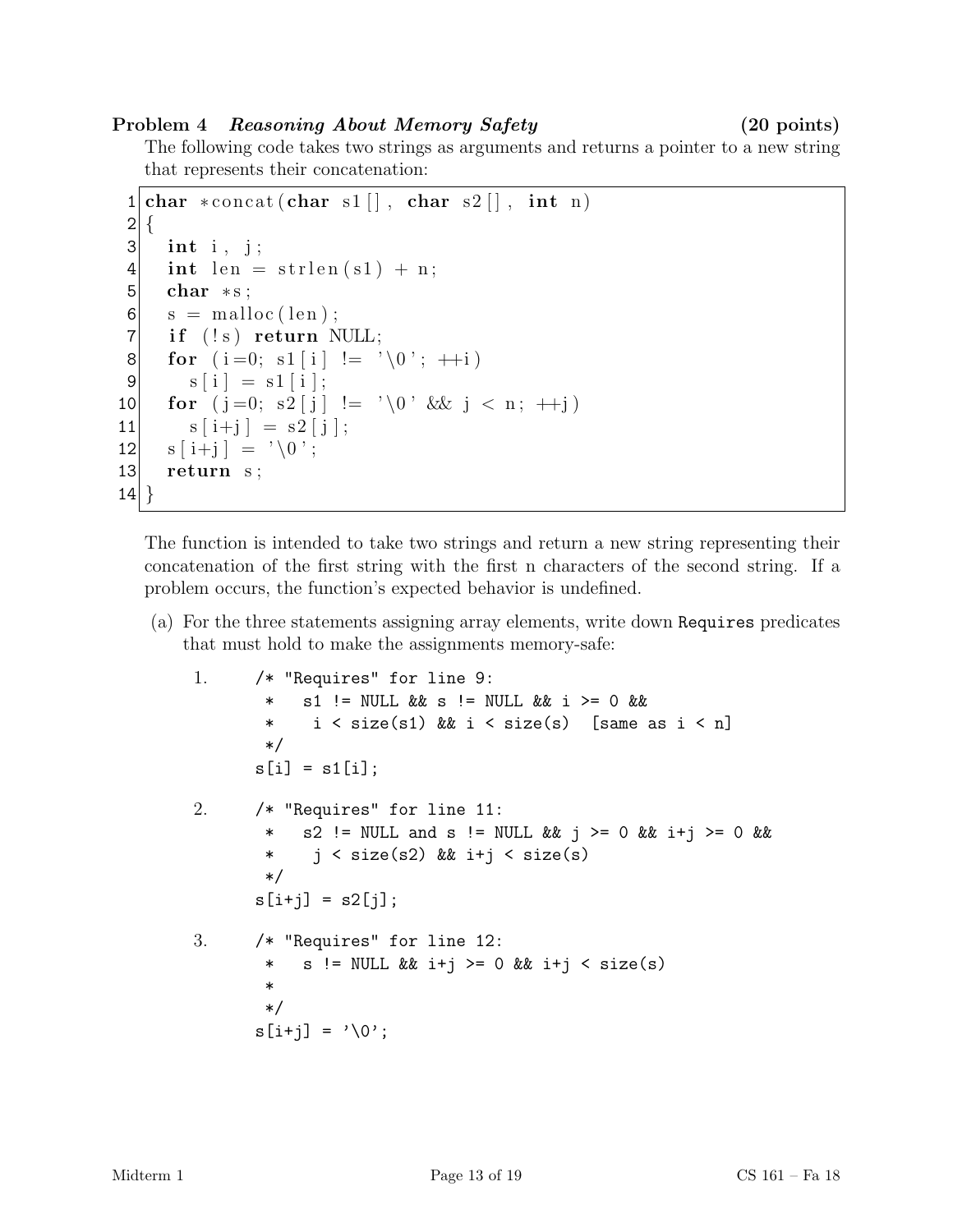(b) Here is the same code again, with more space between the lines. Indicate changes (new statements or alterations to the existing code, plus a relevant precondition for calling the function) necessary to ensure memory safety. Do not change the types of any of the variables or arguments.

```
/* Precondition:∗ s1 != NULL && s2 != NULL && n >= 0
    ∗/
1 | char * concat(char s1[], char s2[], unsigned int n)
2 \mid \{3 unsigned int i, j;
4 unsigned int len = strlen(s1) + n;5 char * s;
6 \mid s = \text{malloc}(\text{len});7 if (!s) return NULL;
8 for (i=0; s1[i] := '0'; ++i)|9| s [i] = s1 [i];
10 for (j=0; s2 [j] := ' \ 0' \ \&\&\ j < n; ++j)11 s[i+j] = s2[j];12 |s[i+j] = ' \setminus 0';13 return s;
14}
```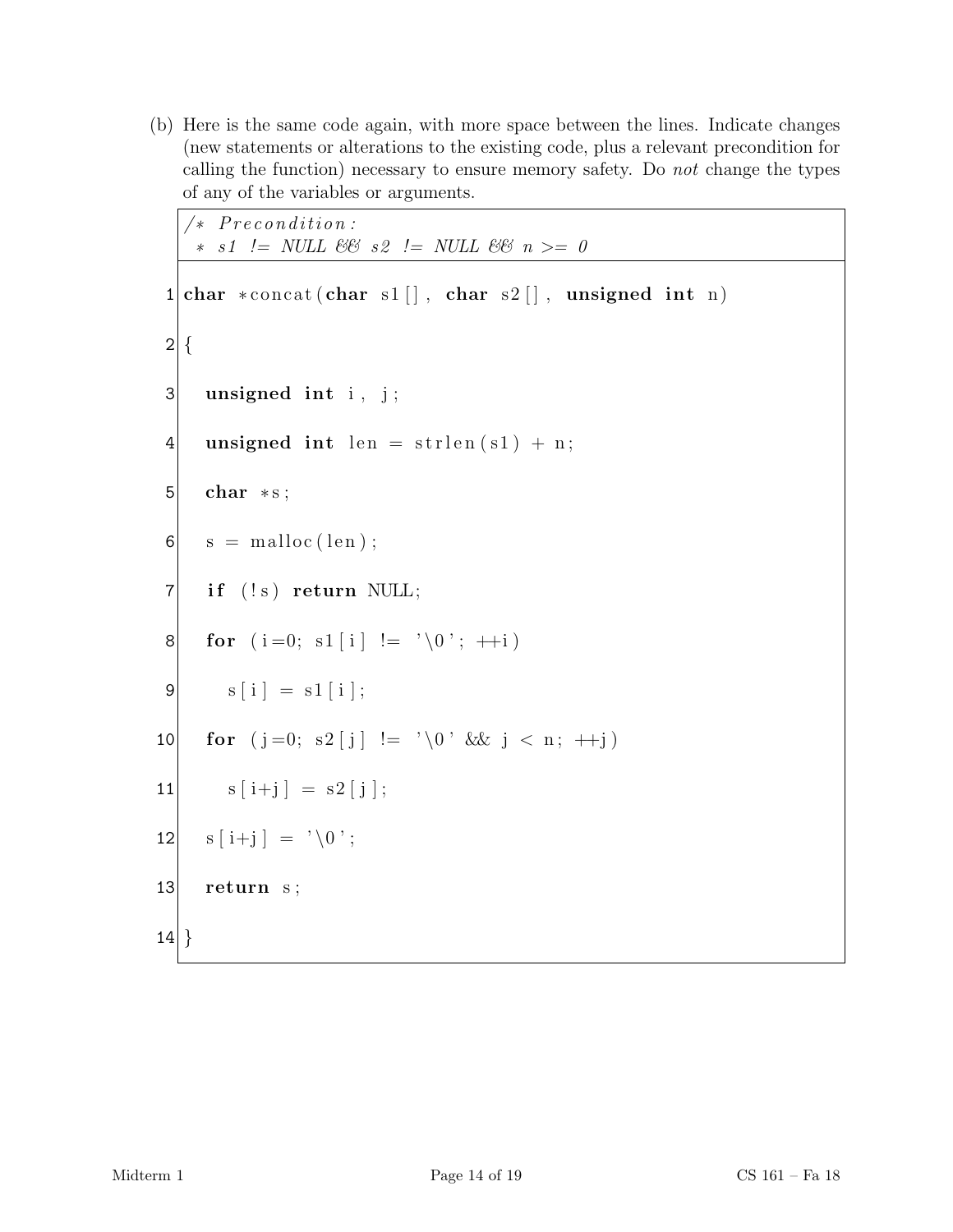### Problem 5 Alternate Feedback (24 points)

The following is a diagram of the FFM (F\*ed Feedback Mode) block cipher mode of encryption. We assume that the block cipher is a secure block cipher with a 128b block size and key size. Yes, indeed, the initial block encrypts the key with itself...



Figure 1: FFM Encryption Mode

(a) (4 points) Draw what the decryption mode will have to look like



(b) (4 points) If you reuse the IV for two secret messages,  $M$  and  $M'$ , both using the same key, producing two ciphertexts  $C$  and  $C'$  seen by the eavesdropper, what can the eavesdroper learn? Assume that the first bit of  $M$  and  $M'$  are different but the rest of the bits may or may not be the same.

**Solution:**  $M$  xor  $M'$  for the first block.

All the indices of matching bits in the first blocks of M and M'. The encryption of K, xor'd with the same IV will not change. If you xor the first blocks of both ciphertexts, the result will be 0 wherever the bits match. This is not true for other blocks, since the first block of ciphertext is fed into AES-encryption to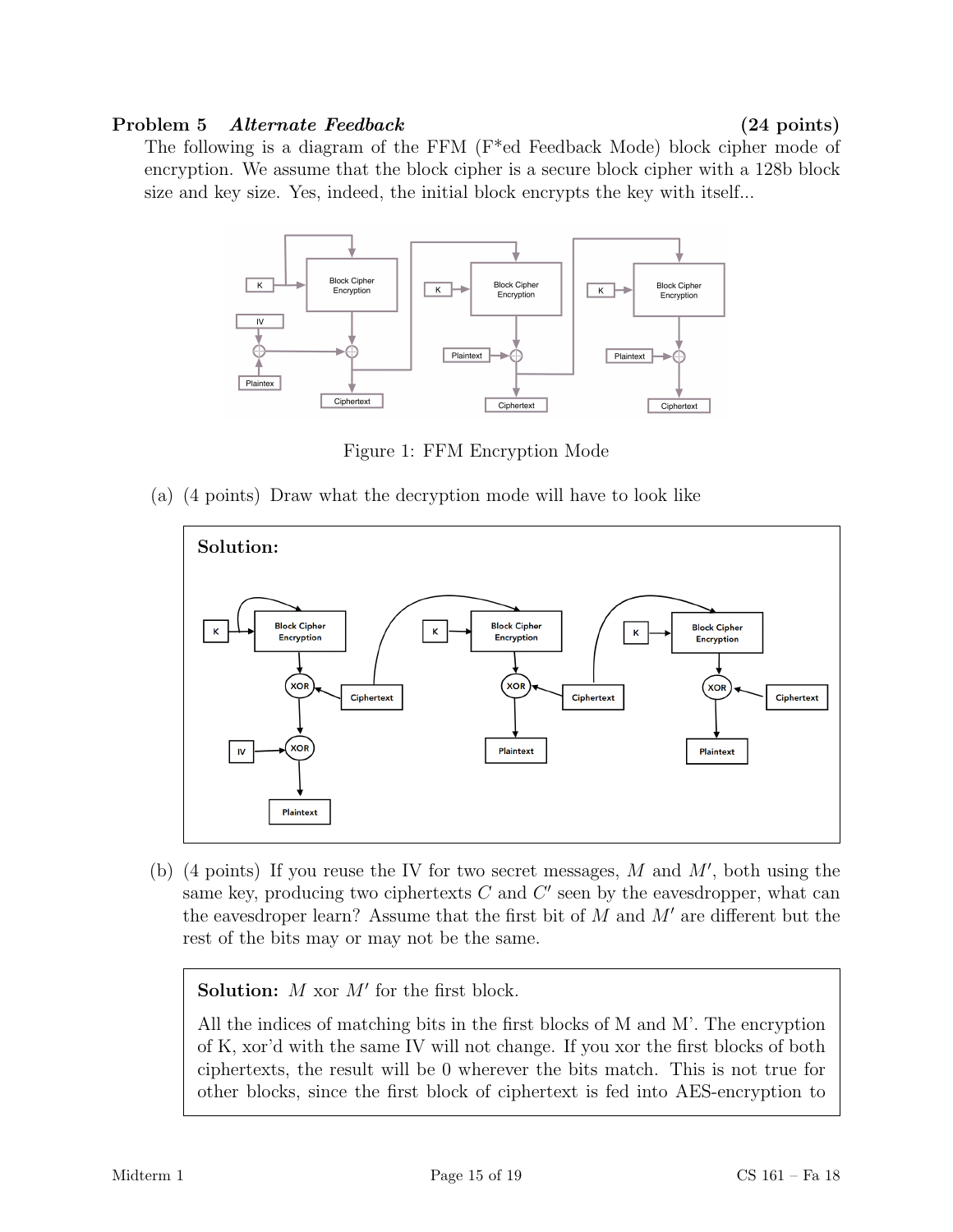get the next ciphertext block, which will be different for the two cases.

(c) (4 points) If the first bit of the ciphertext is corrupted in transmission after the encryption is complete and then decrypted, which bits of the decrypted plaintext will be corrupted? (Hint: which decrypted blocks are affected by the first block of ciphertext)

Solution: The first bit in the ciphertext, and the second block.

First bit of decrypted block 1 and all of decrypted block 2.

(d) (4 points) Can this encryption algorithm be parallelized?



Yes No

(e) (4 points) Can the decryption be parallelized?



 $\bullet$  Yes  $\bullet$  No

(f) (4 points) Is this IND-CPA? Why or why not? (Hint: For IND-CPA, the game can progress multiple times with the same key but a different IV each time and the adversary should still not be able to distinguish which of the two messages is encrypted.)

**Solution:** It is NOT, since it is  $E(K,K)$  xor IV xor M for the first block. Since the IV is public, the eavesdropper can turn this into  $E(K,K)$  xor M. Which means the second time through, query with M and M'  $!=$  M.

No. Suppose you encrypt M twice with the same key but different IV. The first blocks of the the ciphertexts will be:

 $E(K, K)$  xor IV xor P1

 $E(K, K)$  xor IV2 xor P1

An eavesdropper can xor these together and get IV xor IV2. Since both IV and IV2 are public, this would indicate that the first blocks of plaintext in both messages are the same.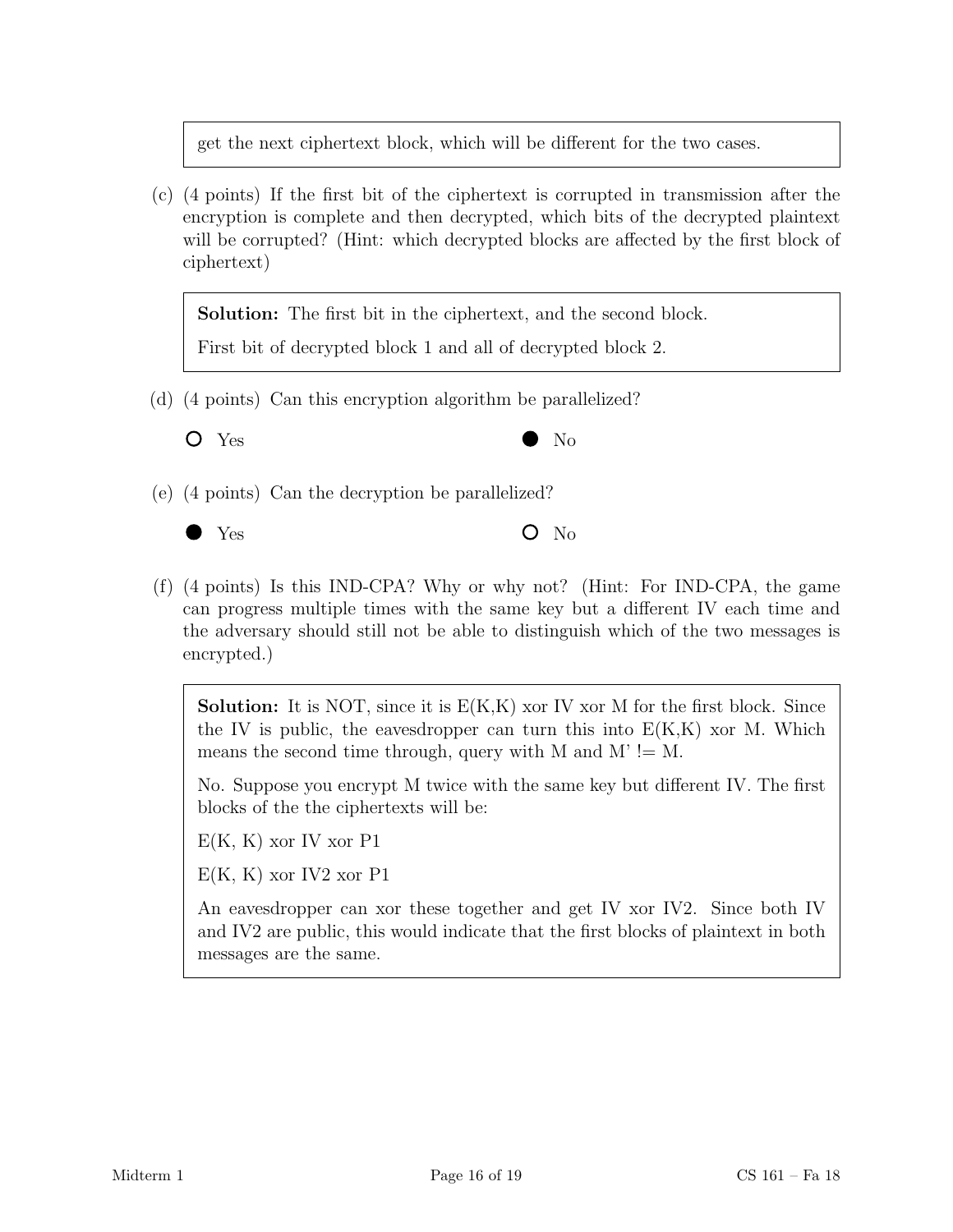# Problem 6 The 68x Architecture (26 points)

Ben Bitdiddle, hack extrodinare, observes that the x86 architecture, where the stack grows down, makes for particularly easy to exploit buffer overflow attacks since a local variable in a buffer grows up to overwrite the saved return address on the stack.

So he proposes the 68x which effectively flips the logic. Rather than having the stack grow down, the 68x has the stack grow up.



Figure 2: the 68x call frame

The idea is that since buffers write up, by placing the saved return address below a vulnerable buffer the attacker can't overwrite the return address.

Keeping the "upside down x86" theme, if there is a stack canary, it is located between the saved EBP and the local variables on the stack and the stack canary, if it exists, is a random 64b value. 68x is also a 32b architecture and, if ALSR is enabled, it needs to align libraries such that each library starts with the lower 16b of its address as all 0s and all libraries need to be located at an address higher than 0x7FFFFFFF.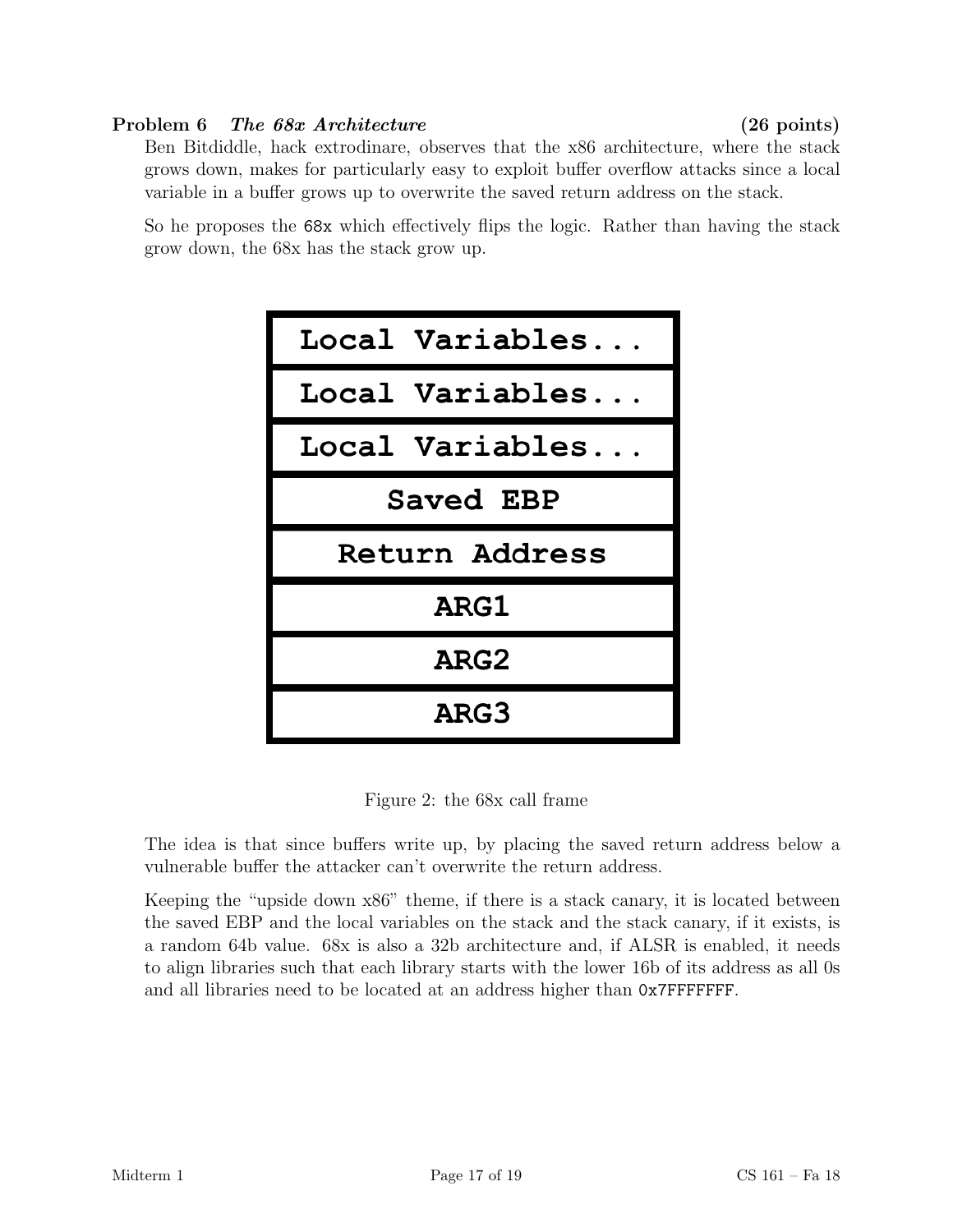Consider the following simple program.

```
void vuln1(){
   char buffer[16];
   gets(buffer);
```
- }
- (a) (6 points) Is the simple program exploitable on 68x with a basic stack overflow when the compiler doesn't use stack canaries? Why or why not? (Hint: What does the stack look like when you call gets())

Solution: Yes: You don't overwrite the return address of vulnerable(), but you do end up overwriting the return address of gets()

(b) (4 points) Can the current location of the stack canary prevent an attacker from changing the return address? Why or why not?

Solution: No: You can overwrite the saved return address because its before the canary.

(c) (4 points) Can an attacker ever hope to "brute force" a stack canary on 68x? Why or why not?

**Solution:** No:  $2^{64}$  is just way too big.

(d) (6 points) The attacker needs to either know or guess the location of a library when attacking ALSR using return oriented programming (ROP). Under what conditions does 68x prevent the attacker from using this technique? Assume that the target program quickly restarts after it crashes.

**Solution:** It doesn't. This is only  $2^{15}$  entropy, so you can just brute force ALSR